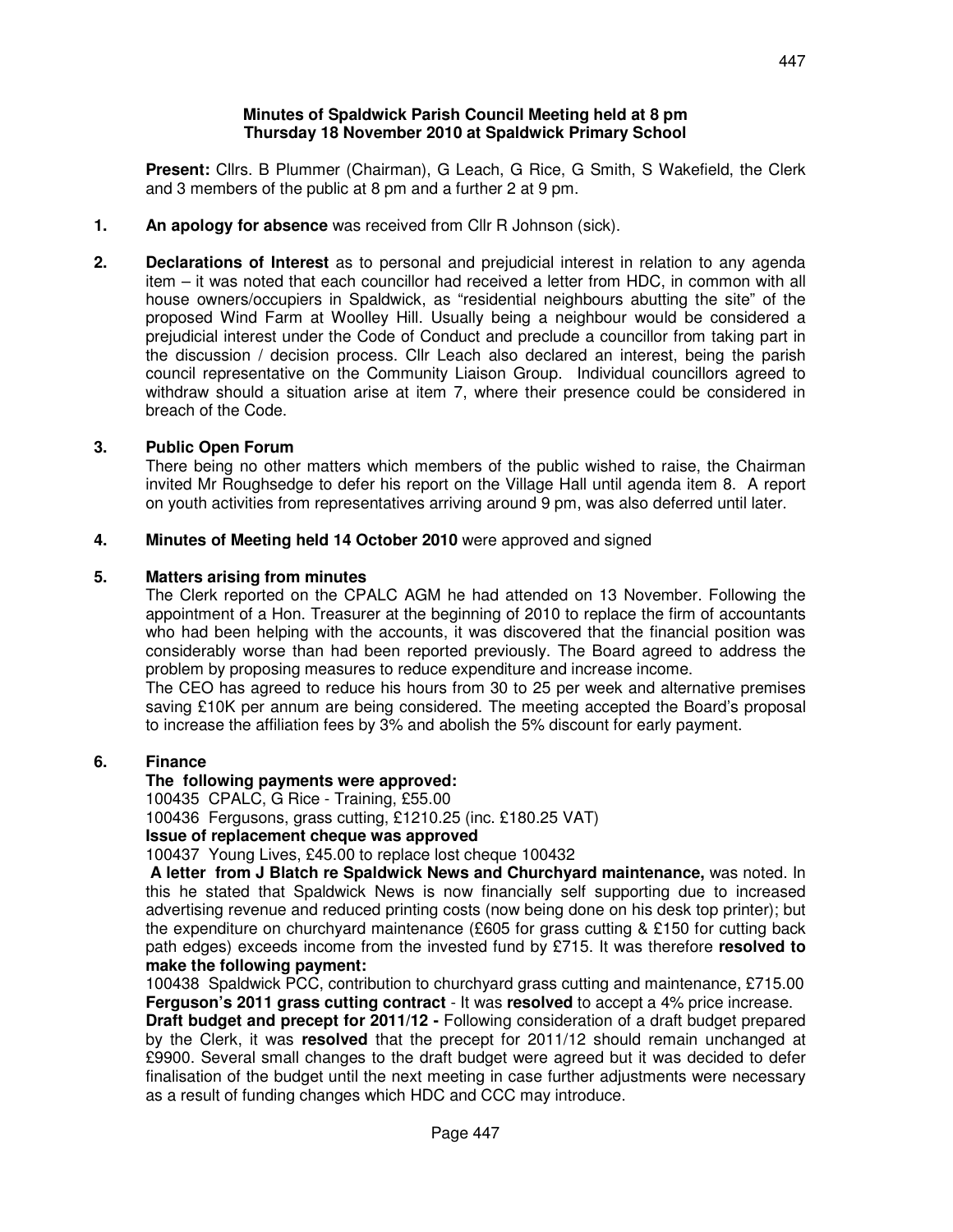# **New planning application 1001741FUL – Woolley Hill Wind Farm**

Erection of 4 three bladed wind turbines and associated equipment, Land east of Whitleather Lodge, Woolley Hill, Ellington. Expiry date for standard consultations is 11 January 2011

As the application has only just been received it was agreed that the Council will consider its response at the next meeting. It was agreed that the Clerk would make the documents available for viewing by councillors and members of the public by arrangement. If possible, they will also be displayed in the Community Room when the Community Access Point is open (Monday afternoons from 1.15 pm to 3.15 pm) and prior to the next Parish Council meeting on  $16<sup>th</sup>$  December. The Clerk stated that he also holds a CD containing the Environment Statement which can be lent out.

Cllr Leach reported on the last meeting of the Community Liaison Group. Among the matters raised was that the Community Fund of around £18K pa to be shared between local parishes is insufficient. The next meeting is at Ellington on Tuesday 18 January.

### **The following HDC decisions were noted:**

1001631NMA, land adjacent 33 Thrapston Road, amendment to 0802547REM – Consent 1001460FUL, Belton's Hill, replacement garage with gym & first floor room – Permission.

# **8. Village Hall**

 **Results of Survey -** Eddie Roughsedge, Chairman of the Committee, outlined the results of the survey of residents aimed at confirming the requirement for a village hall and obtaining views on 2 possible sites  $-$  (a) Public Open Space east of Playtimes and (b) Bury Close. 268 (92% of the 291 residents interviewed) supported provision of a hall.

217 (75% of the 291) would support site (a) and 217 would support site (b). 66 objected to site (a) and 69 objected to site (b). It is estimated that in each case 40% of those who objected lived adjacent to that site.

**Size of Committee –** Mr Roughsedge stated that the committee now had only 3 members – Greg Rice, Grahame Leach and himself. More volunteers are needed – in particular, a treasurer. Cllr Rice agreed to place an appeal in the next Spaldwick News.

# **9. Parish Plan**

 **Presentation** - The Chairman reported that he and Mark Sturdy had presented the plan to the N W Hunts Neighbourhood Forum on 27 October, highlighting areas where support from Panel members (e.g. CCC and HDC) would be required to ensure progress, in particular the Village Hall and Youth Group,

**Action Plan -** It was agreed that the Action Plan would be reviewed at the next meeting.

# **10. Environmental issues**

**Planting at village entrances –** Cllr Leach reported that he had been advised by CCC Highways that planters on highway verges are a safety hazard and that planting in the ground is preferred. In any event formal permission will be required from the department. He will look at suitable plants and consider future maintenance before producing a proposition.

**Footpath to rear of Nos. 2 & 3 Pound Close** – The ROW officer believes that the problem tree is owned by the adjacent property owner. The complainant has been informed.

**Grit / salt bin –** CCC will deliver a filled bin to the site in Royston Avenue agreed with the Highways Engineer at a cost of £93.00.

**Cockway Lane (within Spaldwick Parish) and Long Lane** – The ROW officer says he is unable to add these areas to the byway maintenance contract. The Clerk has therefore written to Cllr Viv McGuire as follows: It would seem logical that the contractor who maintains the byways should have their contract extended to cover these unmetalled lanes. They are familiar with the requirements and would only need to add a relatively small amount of extra length. Whilst funding is going to be a problem, this should not prevent a decision being reached on the best way of dealing with this matter.